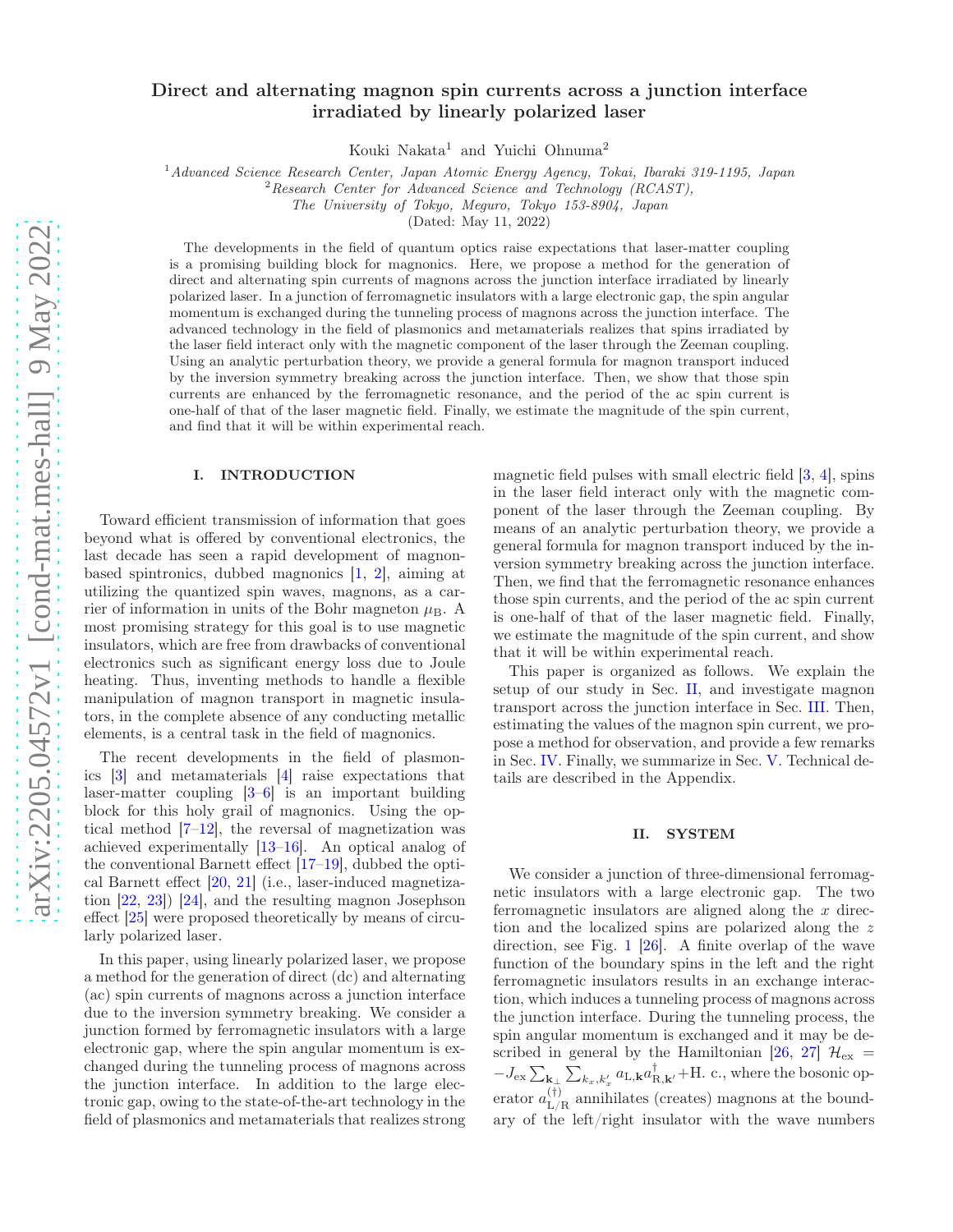

$$
V_{\mathcal{L}}(t) = \Gamma_{\mathcal{L}}(t)(a_{\mathcal{L}, \mathbf{k}=0} + a_{\mathcal{L}, \mathbf{k}=0}^{\dagger}), \tag{1a}
$$

$$
V_{\mathcal{R}}(t) = \Gamma_{\mathcal{R}}(t)(a_{\mathcal{R},\mathbf{k}=0} + a_{\mathcal{R},\mathbf{k}=0}^{\dagger}),\tag{1b}
$$

with

$$
\Gamma_{\mathcal{L}}(t) = 2\Gamma_{0(\mathcal{L})}\cos(\Omega t),\tag{2a}
$$

$$
\Gamma_{\mathcal{R}}(t) = 2\Gamma_{0(\mathcal{R})}\cos(\Omega t),\tag{2b}
$$

where  $2\Gamma_{0(L/R)}$  represents the magnitude of the interaction between the laser magnetic field and magnons in the left/right insulator. Since the magnitude depends on the spin quantum number, it is  $\Gamma_{0(L)} \neq \Gamma_{0(R)}$  in general. For simplicity, assuming that the g-factor of spins in the left insulator is identical to that of the right one, we denote it as g. Since we apply a weak laser field in that the magnitude of  $2\Gamma_{0(L/R)}$  is small compared with the spin exchange interaction between the nearest-neighbor spins in each insulator, the description by means of magnon degrees of freedom through the Holstein-Primakoff expansion to leading order [Eqs.  $(1a)$  and  $(1b)$ ] remains valid and the laser magnetic field  $V_{L(R)}(t)$  can be treated as a perturbation term.

We remark that since the laser excites the zero mode of magnons, the result does not depend on the details of the energy dispersion relation, e.g., the spin stiffness constant, except the magnon energy gap  $\Delta_{L(R)}$  for the zero mode in the left (right) insulator. The magnon energy gap is formed by, e.g., a spin anisotropy [31]. Later, for convenience, we phenomenologically introduce the lifetime [32] of magnons  $\tau_{L(R)}$  in the left (right) insulator through the Green's function [33].

### III. MAGNON TRANSPORT IN JUNCTION

#### A. Spin currents of magnons

Through the Heisenberg equation of motion, the expectation value of the magnon spin current across the junction interface  $\langle I(t)\rangle$ , from the right to the left insulator, is given as [34]

$$
\langle I(t) \rangle = 2g\mu_{\rm B} \frac{J_{\rm ex}}{\hbar} {\rm Im}\langle A(t) \rangle + O(J_{\rm ex}^2), \tag{3}
$$

where  $\hbar$  denotes the reduced Planck constant and

$$
\mathcal{A}(t) \coloneqq \sum_{\mathbf{k}, k'_x} a_{\mathbf{L}, \mathbf{k}}(t) a_{\mathbf{R}, \mathbf{k'}}^\dagger(t). \tag{4}
$$

Thus, first, we calculate  $\langle A(t) \rangle = O(J_{\rm ex}{}^{0} \Gamma_{0(L/R)}{}^{2})$  using a perturbation theory. Then, taking the imaginary component of  $\langle A(t) \rangle$ , we evaluate the magnon spin current  $\langle I(t) \rangle = O(J_{\text{ex}} \Gamma_{0(L/R)}^2)$  in the junction subjected to the laser magnetic field.



Interface

 $\mathbf{k} \coloneqq (k_x, k_y, k_z), \, \mathbf{k}' \coloneqq (k'_x, k_y, k_z), \, \text{and } \mathbf{k}_{\perp} \coloneqq (0, k_y, k_z),$ and where  $J_{\text{ex}} > 0$  represents the tunneling amplitude of magnons across the junction interface and the value depends on the spin quantum number of the boundary spins in each insulator. The ferromagnetic insulators are separated by a thin film of a nonmagnetic insulator, and the boundary spins in the left and the right ferromagnetic insulators are weakly exchange coupled in that the magnitude of  $J_{\text{ex}}$  is small compared with the spin exchange interaction between the nearest-neighbor spins in each insulator. See Refs. [26, 27] for the details of the relation between the magnon Hamiltonian  $\mathcal{H}_{ex}$  and the microscopic spin model through a Holstein-Primakoff expansion to leading order [28].

Then, we apply the linearly polarized laser of the frequency  $\Omega$  to the junction of the two ferromagnetic insulators with a large electronic gap. Due to the large electronic gap, spins in the laser interact only with the magnetic component of the laser field through the Zeeman coupling. Since we assume that the magnetic field amplitude is spatially uniform, the laser field (i.e., timeperiodic transverse magnetic field) excites the zero mode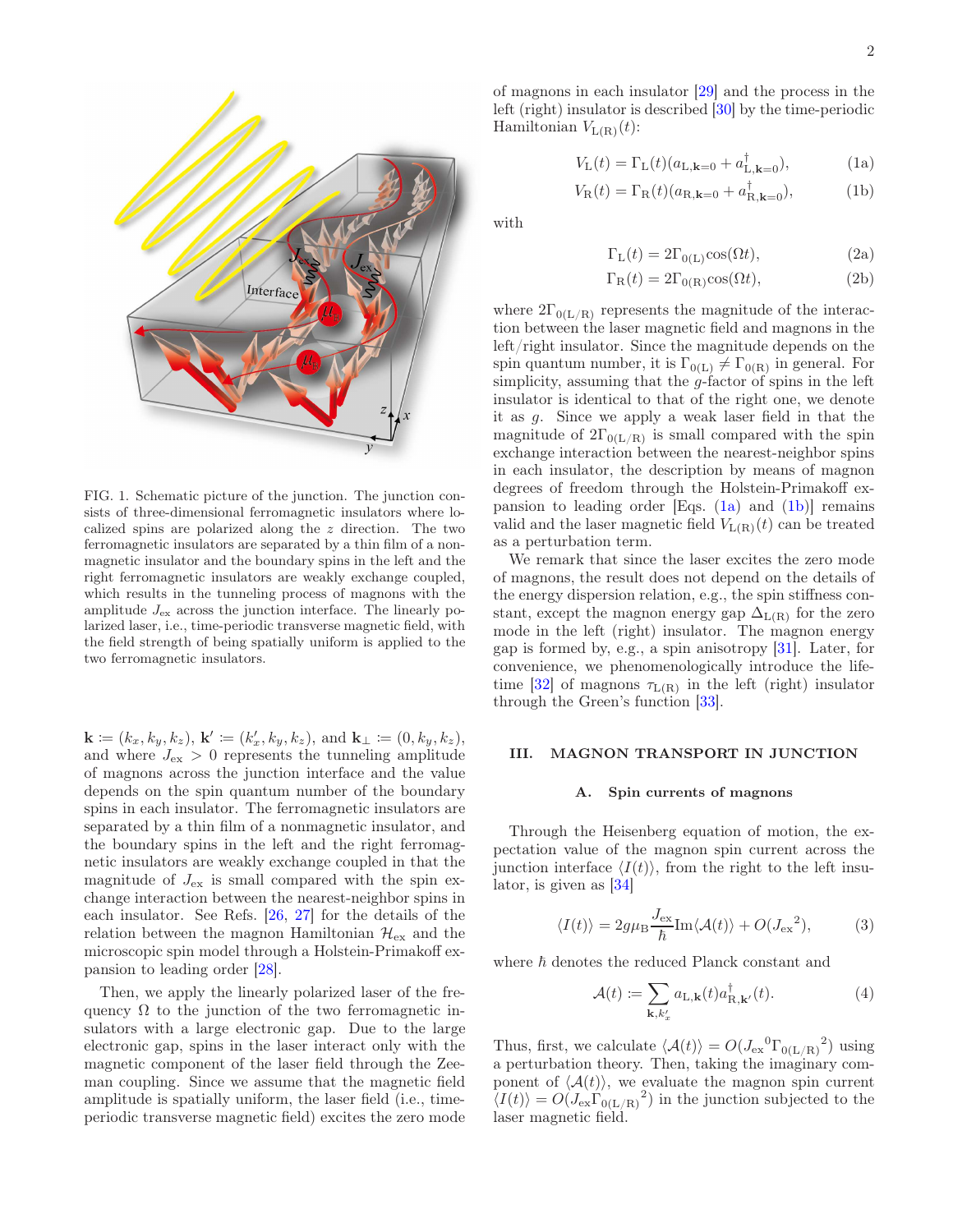A straightforward perturbative calculation in  $\Gamma_{0(L/R)}$ based on the Schwinger-Keldysh formalism [35–37], and up to  $\Gamma_{0(L/R)}^2$ , provides [34]

$$
\langle \mathcal{A}(t) \rangle = \frac{1}{\hbar^2} \int_{\rm c} d\tau_1 \int_{\rm c} d\tau_2 \Gamma_{\rm L}(\tau_1) \Gamma_{\rm R}(\tau_2) \cdot G_{\rm L, \mathbf{k}=0}(\tau, \tau_1) G_{\rm R, \mathbf{k}=0}(\tau_2, \tau) \vert_{\tau \to t}, \qquad (5)
$$

where  $G_{L(R)}$  is the contour-ordered Green's function [33, 38, 39] of magnons in the left (right) insulator, and  $\tau$  and  $\tau_{1(2)}$  are the contour variables defined on the Schwinger-Keldysh closed time path [40] c, c  $:= c \rightarrow + c \leftarrow$ , consisting of the forward path  $c_{\rightarrow}$  and the backward path  $c_{\leftarrow}$ . Here, for convenience, we take  $\tau$  on the forward path. Even when  $\tau$  is located on the backward path, the result remains unchanged. Using the Langreth theorem [41], it becomes

$$
\langle \mathcal{A}(t) \rangle = \frac{1}{\hbar^2} \int_{-\infty}^{\infty} dt_1 \int_{-\infty}^{\infty} dt_2 \Gamma_{\rm L}(t_1) \Gamma_{\rm R}(t_2)
$$
  
. 
$$
\left[ G_{\rm L,k=0}^{\rm t}(t,t_1) G_{\rm R,k=0}^{\rm t}(t_2,t) - G_{\rm L,k=0}^{\rm t}(t,t_1) G_{\rm R,k=0}^{\rm s}(t_2,t) - G_{\rm L,k=0}^{\rm c}(t,t_1) G_{\rm R,k=0}^{\rm t}(t_2,t) + G_{\rm L,k=0}^{\rm c}(t,t_1) G_{\rm R,k=0}^{\rm s}(t_2,t) \right], \tag{6}
$$

where  $G^{\rm t}$ ,  $G^{\rm l}$ , and  $G^{\rm l}$  are the time-ordered, lesser, and greater Green's functions, respectively. Through the identities,  $G^{\text{t}}_{\mathbf{k}}(t,t_1) = G^{\text{r}}_{\mathbf{k}}(t,t_1) + G^{\text{t}}_{\mathbf{k}}(t,t_1)$  and  $G^{\text{t}}_{\mathbf{k}}(t,t_1)$ - $G_{\mathbf{k}}^>(t,t_1) = \overline{G_{\mathbf{k}}^{\mathbf{a}}(t,t_1)} - \overline{G_{\mathbf{k}}^{\mathbf{r}}(t,t_1)}$ , it reduces to  $\langle \mathcal{A}(t) \rangle =$  $(1/\hbar^2)\int_{-\infty}^{\infty} dt_1 \int_{-\infty}^{\infty} dt_2 \Gamma_{\rm L}(t_1) \Gamma_{\rm R}(t_2) G_{\rm L}^{\rm r}(t,t_1) G_{\rm R}^{\rm a}(t_2,t),$ where  $G^{r(a)}$  is the retarded (advanced) Green's function. After the Fourier transform of the Green's functions, we perform the time integral and the resulting Dirac delta function for the frequency. Finally, we obtain

$$
\langle \mathcal{A}(t) \rangle = \Gamma_{0(L)} \Gamma_{0(R)} \left[ (G_{L,\mathbf{k}=0,-\Omega}^{c} G_{R,\mathbf{k}=0,-\Omega}^{a} + G_{L,\mathbf{k}=0,\Omega}^{c} G_{R,\mathbf{k}=0,\Omega}^{a} \right] + G_{L,\mathbf{k}=0,-\Omega}^{c} G_{R,\mathbf{k}=0,\Omega}^{a} e^{2i\Omega t} + G_{L,\mathbf{k}=0,\Omega}^{c} G_{R,\mathbf{k}=0,-\Omega}^{a} e^{-2i\Omega t} \right].
$$
 (7)

Thus, we find from Eqs. (7) and (3) that the tunneling spin current of magnons is described essentially as the product of the magnetic susceptibility for each insulator. Those are summarized as follows:

$$
\langle \mathcal{A}(t) \rangle = \Gamma_{0(L)} \Gamma_{0(R)} \sum_{n=0,\pm 2} A_n e^{ni\Omega t},\tag{8}
$$

with the coefficients

$$
A_2 = G_{L,\mathbf{k}=0,-\Omega}^{\mathrm{T}} G_{\mathrm{R},\mathbf{k}=0,\Omega}^{\mathrm{a}},\tag{9a}
$$

$$
A_{-2} = G_{\mathcal{L},\mathbf{k}=0,\Omega}^{\mathrm{r}} G_{\mathcal{R},\mathbf{k}=0,-\Omega}^{\mathrm{a}},\tag{9b}
$$

$$
A_0 = G_{L,\mathbf{k}=0,-\Omega}^{\mathrm{T}} G_{R,\mathbf{k}=0,-\Omega}^{\mathrm{a}} + G_{L,\mathbf{k}=0,\Omega}^{\mathrm{T}} G_{R,\mathbf{k}=0,\Omega}^{\mathrm{a}}.
$$
 (9c)

#### B. dc and ac components

We evaluate  $\text{Im}\langle \mathcal{A}(t) \rangle$  and provide an analytical formula for the magnon spin current across the junction interface [Eq. (3)]. To this end, defining

$$
A_{\Omega} \coloneqq A_2 \in \mathbb{C},\tag{10}
$$

we introduce the real variables  $A_{\Omega}^{\mathbb{R}} \in \mathbb{R}$  and  $A_{\Omega}^{\mathbb{I}} \in \mathbb{R}$ as  $A_{\Omega} = A_{\Omega}^{\text{R}} + iA_{\Omega}^{\text{I}} \in \mathbb{C}$  for convenience, and describe the magnon spin current in terms of  $A_{\Omega}^{\text{R}} = \text{Re}(A_2)$  and  $A_{\Omega}^{\mathcal{I}} = \text{Im}(A_2)$ . Using the identity

$$
A_{-\Omega} = A_{-2},\tag{11}
$$

a straightforward calculation starting from Eq. (8) provides

$$
\mathrm{Im}\langle\mathcal{A}(t)\rangle = \Gamma_{0\text{(L)}}\Gamma_{0\text{(R)}}[(A_{\Omega}^{\text{I}} + A_{-\Omega}^{\text{I}})\cos(2\Omega t) + (A_{\Omega}^{\text{R}} - A_{-\Omega}^{\text{R}})\sin(2\Omega t) + \mathrm{Im}(A_{0})].
$$
 (12)

We find that the magnon spin current  $[Eq. (3)]$  consists of two parts: The dc component,  $\text{Im}(A_0)$ , and the ac one. Finally, we obtain the magnon spin current across the junction interface as

$$
\langle I(t) \rangle = \langle I_{\rm ac}(t) \rangle + \langle I_{\rm dc} \rangle + O(J_{\rm ex}^2), \tag{13}
$$

where the ac component  $\langle I_{\rm ac}(t)\rangle = O(J_{\rm ex}\Gamma_{0(L)}\Gamma_{0(R)})$  and the dc one  $\langle I_{\text{dc}} \rangle = O(J_{\text{ex}}\Gamma_{0(L)}\Gamma_{0(R)})$  are described as

$$
\langle I_{\rm ac}(t) \rangle := 2g\mu_{\rm B} \frac{J_{\rm ex}}{\hbar} \sqrt{(A_{\Omega}^{\rm I} + A_{-\Omega}^{\rm I})^2 + (A_{\Omega}^{\rm R} - A_{-\Omega}^{\rm R})^2} \cdot \Gamma_{0(\rm L)} \Gamma_{0(\rm R)} \cos(2\Omega t + \theta_0), \tag{14a}
$$

$$
\langle I_{\rm dc} \rangle := 2g\mu_{\rm B} \frac{J_{\rm ex}}{\hbar} \Gamma_{0\rm(L)} \Gamma_{0\rm(R)} \text{Im}(A_0), \tag{14b}
$$

with the phase  $\theta_0$  characterized as

$$
\sin \theta_0 = -\frac{A_{\Omega}^{\rm R} - A_{-\Omega}^{\rm R}}{\sqrt{(A_{\Omega}^{\rm I} + A_{-\Omega}^{\rm I})^2 + (A_{\Omega}^{\rm R} - A_{-\Omega}^{\rm R})^2}},\qquad(15a)
$$

$$
\cos\theta_0 = \frac{A_{\Omega}^{\text{I}} + A_{-\Omega}^{\text{I}}}{\sqrt{(A_{\Omega}^{\text{I}} + A_{-\Omega}^{\text{I}})^2 + (A_{\Omega}^{\text{R}} - A_{-\Omega}^{\text{R}})^2}}.
$$
(15b)

This is the general formula for magnon transport in the junction irradiated by the laser field: The main result of this paper. For convenience, introducing the variables  $C_{\rm I} := A_{\Omega}^{\rm I} + A_{-\Omega}^{\rm I}$  and  $C_{\rm R} := A_{\Omega}^{\rm R} - A_{-\Omega}^{\rm R}$ , the phase of the ac component  $\theta_0$  is characterized, as an example, as follows:

$$
\theta_0 = 0 \qquad \text{for } C_{\text{I}} > 0 \text{ and } C_{\text{R}} = 0. \tag{16a}
$$

$$
\theta_0 = -\pi/2
$$
 for  $C_I = 0$  and  $C_R > 0$ . (16b)

$$
\theta_0 = -\pi/4 \text{ for } C_{\text{I}} = C_{\text{R}} > 0. \tag{16c}
$$

$$
\theta_0 = \pi/4
$$
 for  $C_I = -C_R > 0$ . (16d)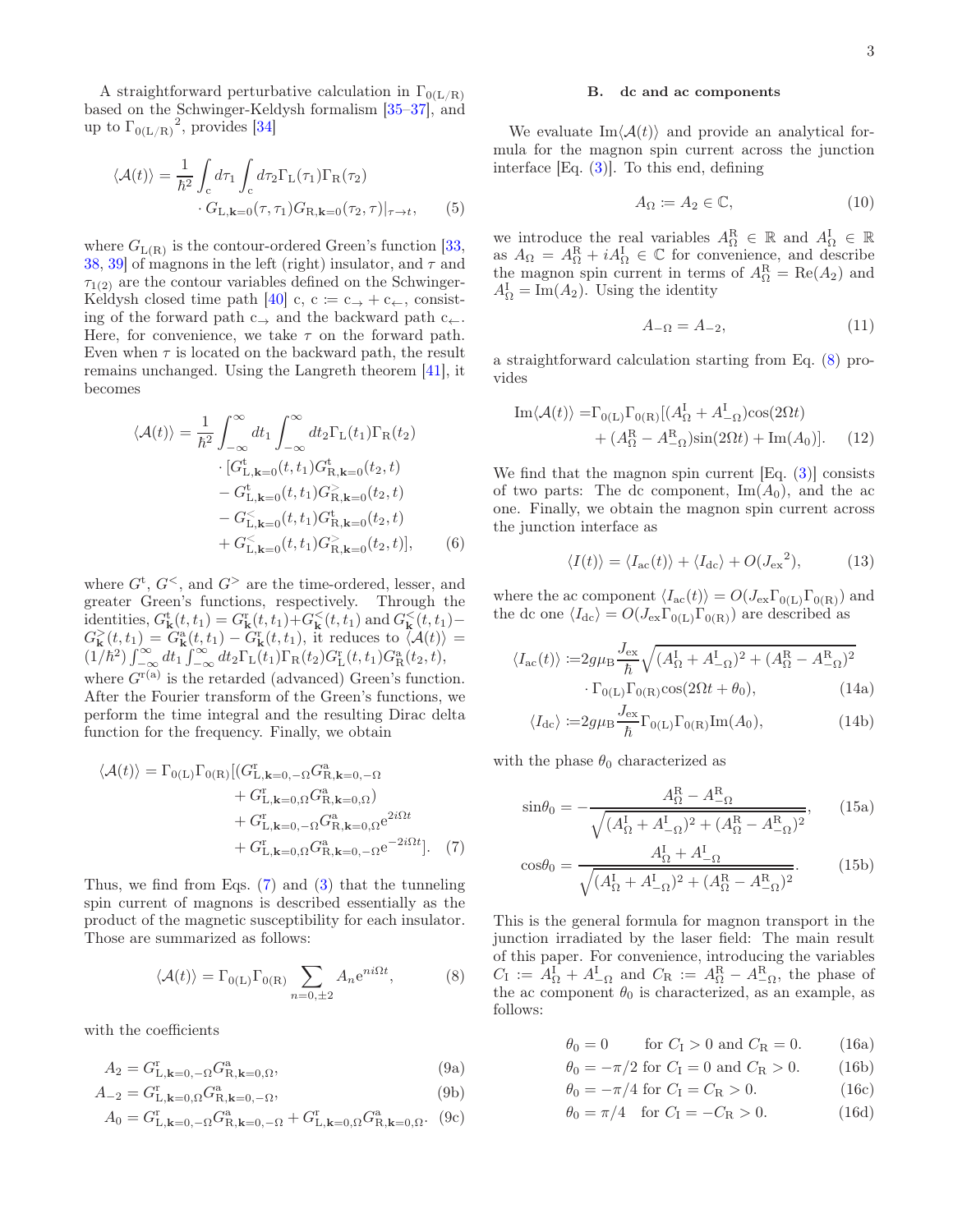We find from Eq.  $(14a)$  that the ac spin current of the period  $\pi/\Omega$ ,

$$
\langle I_{\rm ac}(t) \rangle = \langle I_{\rm ac}(t + \pi/\Omega) \rangle, \tag{17}
$$

arises from the laser magnetic field of the period  $2\pi/\Omega$ [Eqs.  $(2a)$  and  $(2b)$ ]

$$
\Gamma_{\mathcal{L}(\mathcal{R})}(t) = \Gamma_{\mathcal{L}(\mathcal{R})}(t + 2\pi/\Omega). \tag{18}
$$

The period of the ac spin current is one-half of that of the laser magnetic field. We remark that this spin current of magnons is analogous to the Josephson spin current of magnons [25, 42] in that those spin currents across the junction interface arise as the process of  $O(J_{\rm ex})$  in  $J_{\text{ex}}$ . This is in contrast to the spin current of thermal magnons, which arises as the process of  $O(J_{\rm ex}^2)$  in  $J_{\rm ex}$ , induced by the applied temperature difference [26].

#### C. Inversion symmetry breaking

From a practical viewpoint, we describe  $A_{\Omega}^{R(I)}$  $\frac{\Lambda(1)}{\Omega}$  and  $A_0$ in terms of the magnon lifetime by phenomenologically introducing it [43] through the Green's function [33], e.g.,  $G_{\text{L},\mathbf{k}=0,\Omega}^{\text{r}}=1/[\hbar\Omega-\Delta_{\text{L}}+i\hbar/(2\tau_{\text{L}})]=(G_{\text{L},\mathbf{k}=0,\Omega}^{\text{a}})^{*}$ , where  $\tau_{L(R)}$  and  $\Delta_{L(R)}$  are the lifetime and the energy gap of magnons for the zero mode in the left (right) insulator, respectively, and  $(G_{\text{L},\mathbf{k}=0,\Omega}^{\text{a}})$ <sup>\*</sup> represents the complex conjugate of  $G_{\text{L},\mathbf{k}=0,\Omega}^{\text{a}}$ . Then, those are characterized as [34]

$$
A_{\Omega}^{\text{R}} = -\frac{(\hbar\Omega + \Delta_{\text{L}})(\hbar\Omega - \Delta_{\text{R}}) - (\hbar/2\tau_{\text{L}})(\hbar/2\tau_{\text{R}})}{[(\hbar\Omega + \Delta_{\text{L}})^{2} + (\hbar/2\tau_{\text{L}})^{2}][( \hbar\Omega - \Delta_{\text{R}})^{2} + (\hbar/2\tau_{\text{R}})^{2}]},
$$
\n(19a)  
\n
$$
A_{\Omega}^{\text{I}} = -\frac{(\hbar/2\tau_{\text{L}})(\hbar\Omega - \Delta_{\text{R}}) + (\hbar/2\tau_{\text{R}})(\hbar\Omega + \Delta_{\text{L}})}{[(\hbar\Omega + \Delta_{\text{L}})^{2} + (\hbar/2\tau_{\text{L}})^{2}][( \hbar\Omega - \Delta_{\text{R}})^{2} + (\hbar/2\tau_{\text{R}})^{2}]},
$$
\n(19b)  
\n
$$
\text{Im}(A_{0}) = \frac{(\hbar/2\tau_{\text{L}})(\hbar\Omega + \Delta_{\text{R}}) - (\hbar/2\tau_{\text{R}})(\hbar\Omega + \Delta_{\text{L}})}{[(\hbar\Omega + \Delta_{\text{L}})^{2} + (\hbar/2\tau_{\text{L}})^{2}][( \hbar\Omega + \Delta_{\text{R}})^{2} + (\hbar/2\tau_{\text{R}})^{2}]} + \frac{(\hbar/2\tau_{\text{L}})(-\hbar\Omega + \Delta_{\text{R}}) - (\hbar/2\tau_{\text{R}})(-\hbar\Omega + \Delta_{\text{L}})}{[(\hbar\Omega - \Delta_{\text{L}})^{2} + (\hbar/2\tau_{\text{L}})^{2}][( \hbar\Omega - \Delta_{\text{R}})^{2} + (\hbar/2\tau_{\text{R}})^{2}]}.
$$
\n(19c)

These show that tuning the laser frequency,

$$
\hbar\Omega = \Delta_{L(R)},\tag{20}
$$

the ferromagnetic resonance enhances those magnon spin currents across the junction interface.

We remark that when the left insulator is identical to the right one, i.e.,  $\Delta_{\rm L} = \Delta_{\rm R}$  and  $\tau_{\rm L} = \tau_{\rm R}$ , the coefficients become

$$
A_{\Omega}^{\mathcal{I}} + A_{-\Omega}^{\mathcal{I}} = 0,\tag{21a}
$$

$$
A_{\Omega}^{\rm R} - A_{-\Omega}^{\rm R} = 0, \qquad (21b)
$$

$$
\operatorname{Im}(A_0) = 0. \tag{21c}
$$

This results in

$$
\langle I_{\rm ac}(t) \rangle = 0,\tag{22a}
$$

$$
\langle I_{\rm dc} \rangle = 0,\tag{22b}
$$

$$
\langle I(t) \rangle = 0,\tag{22c}
$$

and there are no magnon spin currents across the junction interface. This shows that the dc component of the magnon spin current arises from the difference of the magnon energy gap in the junction subjected to the laser field: In the junction out of equilibrium, the magnon energy gap works as a nonequilibrium spin chemical potential [44–48] (i.e., a potential in an effective magnetic field [49]) and the difference induces magnon transport across the junction interface [26, 27, 31, 50–52]. When  $\tau_L = \tau_R =: \tau$  while  $\Delta_R \neq \Delta_L$ , the inversion symmetry across the junction interface violates. Then, the dc component is proportional to the difference of the magnon energy gap,  $\Delta_R - \Delta_L$ , as follows:

$$
\langle I_{\text{dc}} \rangle = 2g\mu_{\text{B}} \frac{J_{\text{ex}}}{\hbar} \Gamma_{0\text{(L)}} \Gamma_{0\text{(R)}} \frac{\hbar}{2\tau} (\Delta_{\text{R}} - \Delta_{\text{L}}) \qquad (23)
$$

$$
\times \left[ \frac{1}{[(\hbar\Omega + \Delta_{\text{L}})^2 + (\hbar/2\tau)^2][(\hbar\Omega + \Delta_{\text{R}})^2 + (\hbar/2\tau)^2]} + \frac{1}{[(\hbar\Omega - \Delta_{\text{L}})^2 + (\hbar/2\tau)^2][(\hbar\Omega - \Delta_{\text{R}})^2 + (\hbar/2\tau)^2]} \right].
$$

Hence, when  $\Delta_R > \Delta_L$ , the dc spin current flows from the right to the left insulator due to the inversion symmetry breaking.

# IV. DISCUSSION

For an estimate, we assume the following parameter values [53–55]:  $\Delta_{\rm L} = \hbar \Omega = 5 \mu \text{eV}, \Delta_{\rm R} = 6 \mu \text{eV},$  $\Gamma_{0(L)} = \Gamma_{0(R)} = 0.5 \text{ } \mu\text{eV}, \tau = 10 \text{ } \mu\text{s} \text{ } [32, 53, 54],$  $J_{\text{ex}} = 35 \mu \text{eV}$  [55]. Then, following Ref. [56], we estimate the dc spin current  $\langle I_{\text{dc}} \rangle$  in electric units  $e/g\mu_{\text{B}}$ , and find that it amounts to  $\langle I_{\text{dc}}\rangle e/g\mu_{\text{B}} \sim 0.05 \text{ mA}$ . We believe, while being small compared with the one  $(0.1 \text{ mA})$  |56| for antiferromagnets, still it will be within experimental reach. We expect, to the best of our knowledge, that to use the inverse spin Hall effect [57] by attaching a metal to the insulating magnet will be one of the most promising strategies for observation.

In this paper focusing on the junction and assuming the weak exchange coupling between the left and right ferromagnetic insulator, we have studied the tunneling spin current of magnons across the junction interface irradiated by linearly polarized laser. It will be of significance to develop this work into bulk insulators by taking into account higher-order terms in the Holstein-Primakoff expansion and thus studying the nonlinear terms in the magnetic susceptibility. We leave the advanced study for future work. We remark that Ref. [56] proposed the optically induced spin current of magnons in the bulk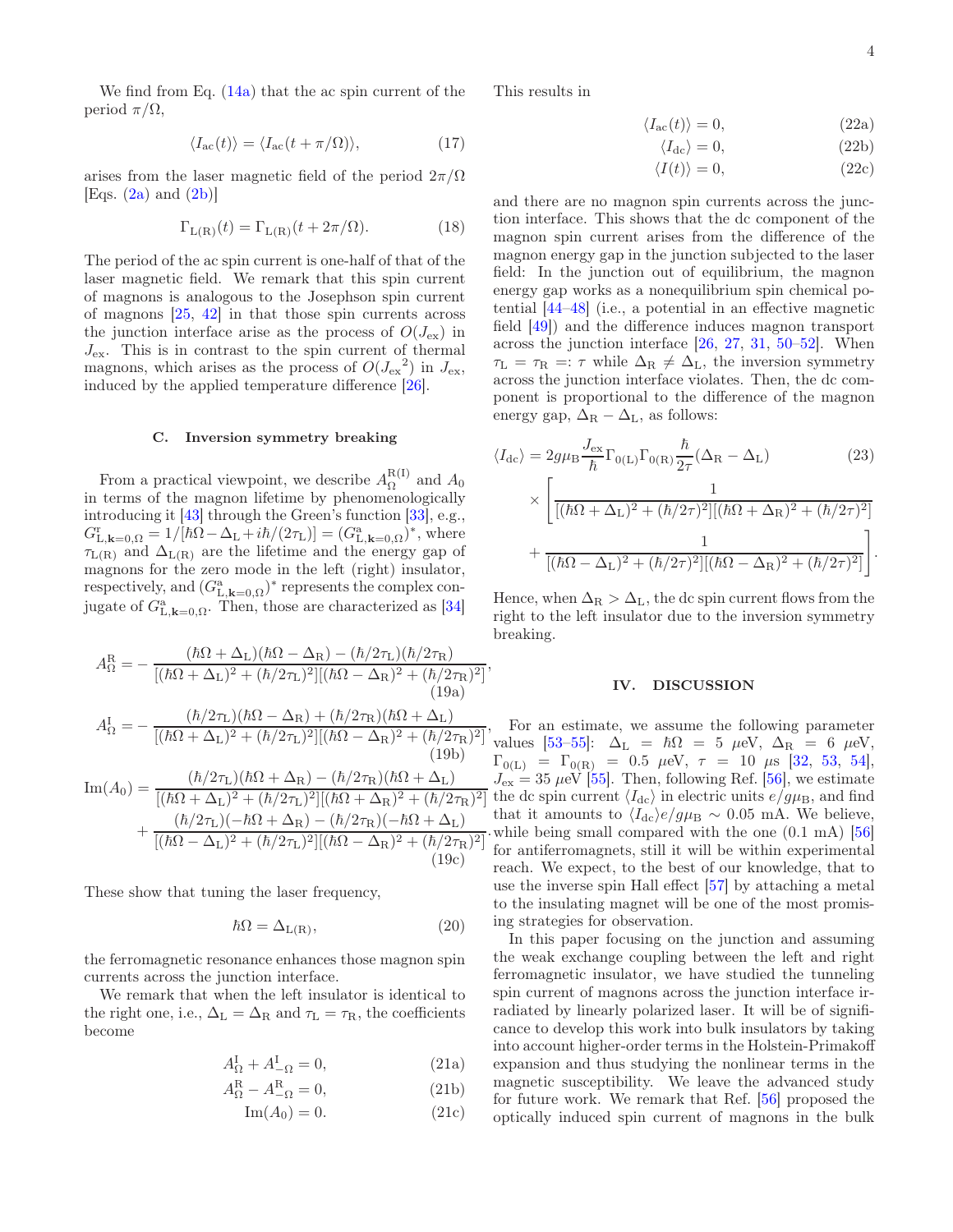of antiferromagnetic insulators irradiated by a circularly polarized electromagnetic field, where, analogous to our present work, the field-induced spin current is described by the product of the susceptibility, and the current is enhanced by (antiferromagnetic) resonance.

# V. CONCLUSION

Using the junction of the ferromagnetic insulators irradiated by linearly polarized laser, we have proposed the method for the generation of dc and ac spin currents of magnons across the junction interface, and provided the analytical formula for magnon transport induced by the inversion symmetry breaking. We have shown that the applied laser field excites the zero mode of magnons, and tuning the laser frequency to the magnon energy gap for the zero mode, the ferromagnetic resonance enhances those spin currents across the junction interface. The period of the ac spin current is one-half of that of the laser magnetic field. We hope that our proposal serves as a key ingredient for magnonics.

## ACKNOWLEDGMENTS

We would like to thank S. Takayoshi for fruitful discussions and feedback on this manuscript. The author (K. N.) is grateful also to S. Uchino and Y. Araki for useful discussions, and H. Chudo for helpful feedback on the experimental feasibility. We also sincerely thank anonymous referees for the valuable comments that helped us drastically improve the manuscript. We acknowledge support by JSPS KAKENHI Grant Number JP20K14420 (K. N.) and JP22K03519 (K. N.), by Leading Initiative for Excellent Young Researchers, MEXT, Japan (K. N.), and by JST ERATO Grant No. JPMJER1601 (Y. O.).

## Appendix: Magnon transport across the junction interface

In this Appendix, we provide some details of the straightforward calculation for the magnon spin current across the junction interface  $\langle I(t) \rangle = O(J_{\text{ex}} \Gamma_{0(L/R)}^2)$ ,

$$
\langle I(t) \rangle = 2g\mu_{\rm B} \frac{J_{\rm ex}}{\hbar} \text{Im}\langle A(t) \rangle + O(J_{\rm ex}^2), \tag{A.1}
$$

by evaluating  $\langle \mathcal{A}(t) \rangle = O(J_{\text{ex}}{}^{0} \Gamma_{0(L/R)}{}^{2})$  of

$$
\mathcal{A}(t) = \sum_{\mathbf{k}, k_x'} a_{\mathbf{L}, \mathbf{k}}(t) a_{\mathbf{R}, \mathbf{k}'}^\dagger(t). \tag{A.2}
$$

The number operator of magnons in the left insulator is  $N_L = \sum_{\mathbf{q}} a_{\mathbf{L},\mathbf{q}}^{\dagger} a_{\mathbf{L},\mathbf{q}}$ . Through the Heisenberg equation of motion, we define the operator for the magnon current across the junction interface  $I_{m}(t)$ , from the right to the left insulator, as

$$
I_{\rm m}(t) \coloneqq \frac{1}{i\hbar} [N_{\rm L}, \mathcal{H}_{\rm ex}]. \tag{A.3}
$$

Then, the magnon spin current, i.e., the spin current carried by magnons, across the junction interface  $I(t) :=$  $g\mu_{\rm B}I_{\rm m}(t)$  [26, 27, 51] is given as

$$
I(t) = -ig\mu_{\rm B} \frac{J_{\rm ex}}{\hbar} \sum_{\mathbf{k},k'_x} a_{\mathbf{L},\mathbf{k}}(t) a_{\rm R,\mathbf{k'}}^{\dagger}(t) + \text{H. c.},\tag{A.4}
$$

which results in Eqs.  $(A.1)$  and  $(A.2)$ .

Using the contour-ordered Green's function [33, 38, 39] we perform the perturbation calculation in  $\Gamma_{0(L/R)}$  based on the Schwinger-Keldysh formalism [35–37], and up to  $\Gamma_{0(L/R)}^2$ , which provides

$$
\langle \mathcal{A}(t) \rangle = \frac{1}{\hbar^2} \int_c d\tau_1 \int_c d\tau_2 \Gamma_L(\tau_1) \Gamma_R(\tau_2) G_{L,\mathbf{k}=0}(\tau, \tau_1) G_{R,\mathbf{k}=0}(\tau_2, \tau) |_{\tau \to t},
$$
\n(A.5)

where the applied laser magnetic field excites the zero mode of magnons. Taking the Schwinger-Keldysh closed time path [40]  $c = c \rightarrow + c \leftarrow$ ,

$$
\int_{c=c_{\rightarrow}+c_{\leftarrow}} d\tau_1 \int_{c=c_{\rightarrow}+c_{\leftarrow}} d\tau_2 = \int_{c_{\rightarrow}} d\tau_1 \int_{c_{\rightarrow}} d\tau_2 + \int_{c_{\rightarrow}} d\tau_1 \int_{c_{\leftarrow}} d\tau_2 + \int_{c_{\leftarrow}} d\tau_1 \int_{c_{\rightarrow}} d\tau_2 + \int_{c_{\leftarrow}} d\tau_1 \int_{c_{\leftarrow}} d\tau_2, \tag{A.6}
$$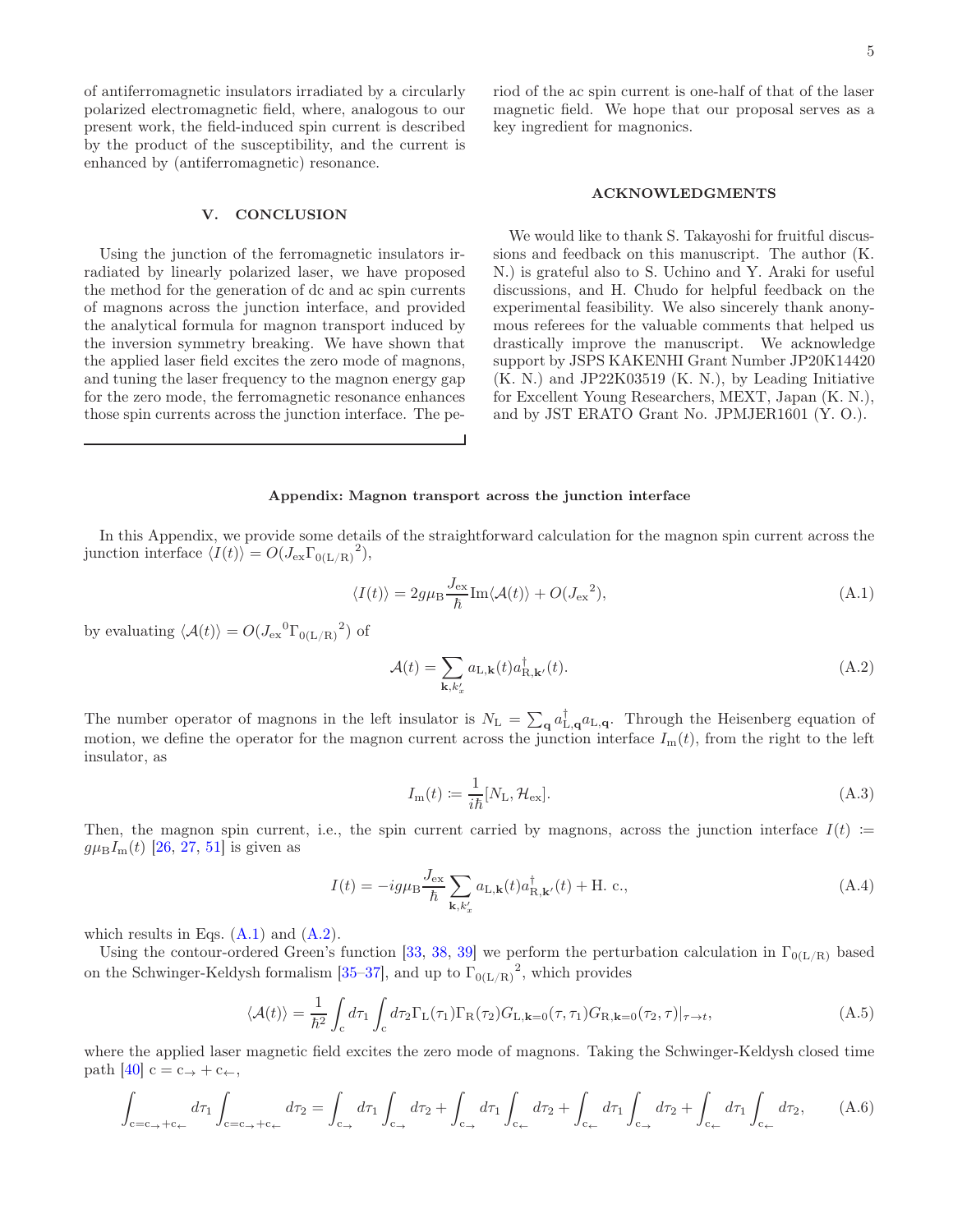and using the Langreth theorem [33, 38, 41], it becomes

$$
\langle \mathcal{A}(t) \rangle = \frac{1}{\hbar^2} \int_{-\infty}^{\infty} dt_1 \int_{-\infty}^{\infty} dt_2 \Gamma_{\mathcal{L}}(t_1) \Gamma_{\mathcal{R}}(t_2)
$$
\n
$$
\cdot \left[ G_{\mathcal{L},\mathbf{k}=0}^{\mathbf{t}}(t,t_1) G_{\mathcal{R},\mathbf{k}=0}^{\mathbf{t}}(t_2,t) - G_{\mathcal{L},\mathbf{k}=0}^{\mathbf{t}}(t,t_1) G_{\mathcal{R},\mathbf{k}=0}^{\mathbf{t}}(t_2,t) - G_{\mathcal{L},\mathbf{k}=0}^{\mathbf{t}}(t,t_1) G_{\mathcal{R},\mathbf{k}=0}^{\mathbf{t}}(t_2,t) + G_{\mathcal{L},\mathbf{k}=0}^{\mathbf{t}}(t,t_1) G_{\mathcal{R},\mathbf{k}=0}^{\mathbf{t}}(t_2,t) \right].
$$
\n(A.7)

Since [33, 38, 39]  $G_{\bf k}^{\rm t}(t,t_1) = G_{\bf k}^{\rm r}(t,t_1) + G_{\bf k}^{\rm r}(t,t_1)$  and  $G_{\bf k}^{\rm r}(t,t_1) - G_{\bf k}^{\rm r}(t,t_1) = G_{\bf k}^{\rm a}(t,t_1) - G_{\bf k}^{\rm r}(t,t_1)$ , it reduces to

$$
\langle \mathcal{A}(t) \rangle = \frac{1}{\hbar^2} \int_{-\infty}^{\infty} dt_1 \int_{-\infty}^{\infty} dt_2 \Gamma_{\mathcal{L}}(t_1) \Gamma_{\mathcal{R}}(t_2) G_{\mathcal{L}, \mathbf{k}=0}^{\mathbf{r}}(t, t_1) G_{\mathcal{R}, \mathbf{k}=0}^{\mathbf{a}}(t_2, t), \tag{A.8}
$$

where

$$
\Gamma_{\mathcal{L}}(t_1)\Gamma_{\mathcal{R}}(t_2) = \Gamma_{0(\mathcal{L})}\Gamma_{0(\mathcal{R})}[e^{i\Omega(t_1+t_2)} + e^{i\Omega(t_1-t_2)} + e^{i\Omega(-t_1+t_2)} + e^{i\Omega(-t_1-t_2)}].
$$
\n(A.9)

The Fourier transform of the Green's functions results in

$$
\langle \mathcal{A}(t) \rangle = \Gamma_{0(L)} \Gamma_{0(R)} \int_{-\infty}^{\infty} dt_1 \int_{-\infty}^{\infty} dt_2 \int \frac{d\omega_1}{2\pi} \int \frac{d\omega_2}{2\pi} G_{L,\mathbf{k}=0,\omega_1}^{\mathbf{r}} G_{R,\mathbf{k}=0,\omega_2}^{\mathbf{a}} e^{i(-\omega_1+\omega_2)t}
$$

$$
\cdot [e^{i(\omega_1+\Omega)t_1} e^{i(-\omega_2+\Omega)t_2} + e^{i(\omega_1+\Omega)t_1} e^{i(-\omega_2-\Omega)t_2} + e^{i(\omega_1-\Omega)t_1} e^{i(-\omega_2+\Omega)t_2} + e^{i(\omega_1-\Omega)t_1} e^{i(-\omega_2-\Omega)t_2}]. \tag{A.10}
$$

Performing the time integral and the resulting Dirac delta function for the frequency, we obtain

$$
\langle \mathcal{A}(t) \rangle = \Gamma_{0(L)} \Gamma_{0(R)} [G_{L,\mathbf{k}=0,-\Omega}^{\text{R}} G_{R,\mathbf{k}=0,\Omega}^{\text{a}} e^{2i\Omega t} + G_{L,\mathbf{k}=0,\Omega}^{\text{r}} G_{R,\mathbf{k}=0,-\Omega}^{\text{a}} e^{-2i\Omega t} + (G_{L,\mathbf{k}=0,-\Omega}^{\text{r}} G_{R,\mathbf{k}=0,-\Omega}^{\text{a}} + G_{L,\mathbf{k}=0,\Omega}^{\text{r}} G_{R,\mathbf{k}=0,\Omega}^{\text{a}})].
$$
\n(A.11)

This is summarized as follows:

$$
\langle \mathcal{A}(t) \rangle = \Gamma_{0(L)} \Gamma_{0(R)} \sum_{n=0,\pm 2} A_n e^{ni\Omega t},\tag{A.12}
$$

with the coefficients

$$
A_2 = G_{L,\mathbf{k}=0,-\Omega}^{\mathrm{r}} G_{R,\mathbf{k}=0,\Omega}^{\mathrm{a}},\tag{A.13a}
$$

$$
A_{-2} = G_{L,\mathbf{k}=0,\Omega}^{\mathrm{r}} G_{R,\mathbf{k}=0,-\Omega}^{\mathrm{a}},\tag{A.13b}
$$

$$
A_0 = G_{L,\mathbf{k}=0,-\Omega}^{\mathrm{r}} G_{R,\mathbf{k}=0,-\Omega}^{\mathrm{a}} + G_{L,\mathbf{k}=0,\Omega}^{\mathrm{r}} G_{R,\mathbf{k}=0,\Omega}^{\mathrm{a}}.
$$
\n(A.13c)

The coefficients are described in terms of the magnon lifetime and the energy gap for the zero mode as

$$
A_2 =: A_{\Omega} = -\frac{[\hbar\Omega + \Delta_{\rm L} + i\hbar/(2\tau_{\rm L})][\hbar\Omega - \Delta_{\rm R} + i\hbar/(2\tau_{\rm R})]}{[(\hbar\Omega + \Delta_{\rm L})^2 + (\hbar/2\tau_{\rm L})^2][(k\Omega - \Delta_{\rm R})^2 + (\hbar/2\tau_{\rm R})^2]},
$$
(A.14a)

$$
A_{-2} = A_{-\Omega}, \qquad (A.14b)
$$
\n
$$
A_0 = \frac{[\hbar\Omega + \Delta_L + i\hbar/(2\tau_L)][\hbar\Omega + \Delta_R - i\hbar/(2\tau_R)]}{[(\hbar\Omega + \Delta_L)^2 + (\hbar/2\tau_L)^2][( \hbar\Omega + \Delta_R)^2 + (\hbar/2\tau_R)^2]} + \frac{[-\hbar\Omega + \Delta_L + i\hbar/(2\tau_L)][-\hbar\Omega + \Delta_R - i\hbar/(2\tau_R)]}{[(\hbar\Omega - \Delta_L)^2 + (\hbar/2\tau_L)^2][( \hbar\Omega - \Delta_R)^2 + (\hbar/2\tau_R)^2]}.
$$
\n(A.14c)

Г

- [1] A. V. Chumak, V. I. Vasyuchka, A. A. Serga, and B. Hillebrands, Nat. Phys. 11, 453 (2015).
- [2] K. Nakata, P. Simon, and D. Loss, J. Phys. D: Appl. Phys. 50, 114004 (2017).
- [3] M. F. Ciappina, J. A. P.-Hernandez, A. S. Landsman, W. A. Okell, S. Zherebtsov, B. Forg, J. Schotz, L. Seiffert, T. Fennel, T. Shaaran, T. Zimmermann, A. Chacon, R. Guichard, A. Zair, J. W. G. Tisch, J. P. Marangos,
- T. Witting, A. Braun, S. A. Maier, L. Roso, M. Kruger, P. Hommelhoff, M. F. Kling, F. Krausz, and M. Lewenstein, Rep. Prog. Phys. 80, 054401 (2017).
- [4] Y. Mukai, H. Hirori, T. Yamamoto, H. Kageyama, and K. Tanaka, Appl. Phys. Lett. 105, 022410 (2014).
- [5] D. Bossini, V. I. Belotelov, A. K. Zvezdin, A. N. Kalish, and A. V. Kimel, ACS Photon. 3, 1385 (2016).
- [6] T. Arikawa, S. Morimoto, and K. Tanaka, Opt. Express